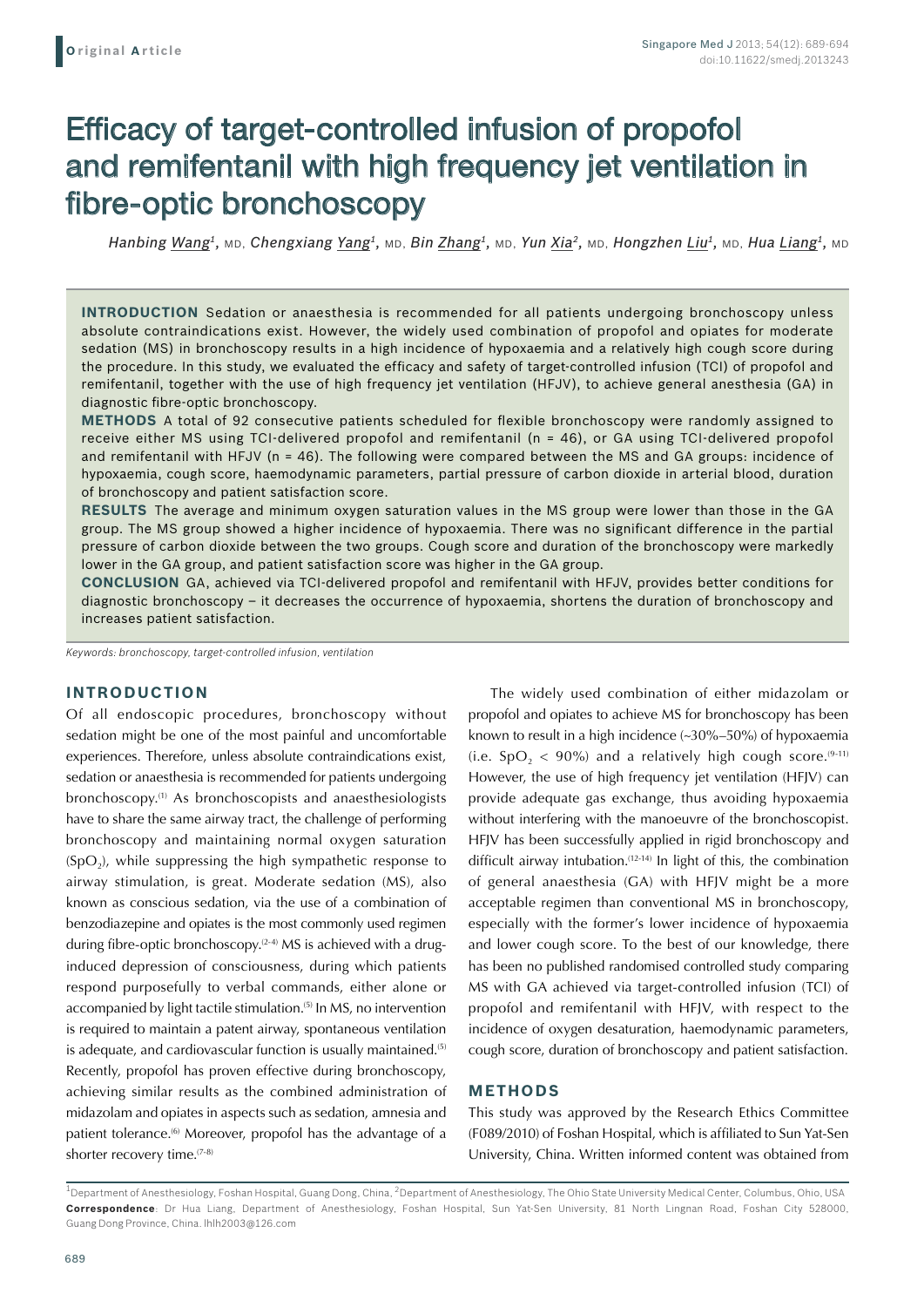all patients included in this study. A total of 92 consecutive patients, aged 20–75 years and scheduled for flexible bronchoscopy between March and May 2011, were randomly assigned (using a random computer-generated list and sealed envelope method) to receive either MS using TCI-delivered propofol and remifentanil ( $n = 46$ ) or GA using TCI-delivered propofol and remifentanil with HFJV ( $n = 46$ ). Patients were excluded if they had a forced expiratory volume in 1  $s$  (FEV<sub>1</sub>) of < 1.0 L; an American Society of Anesthesiologists (ASA) physical status higher than Class III; a body mass index of > 25 kg/m<sup>2</sup> ; moderate or severe impairment of kidney and liver function; or hypoxaemia requiring supplementary oxygen in the resting state.

All patients fasted for six hours without premedication prior to the procedure. In the preparation room, a peripheral venous line was established to administer 250 mL of Ringer's solution for a period of 20 mins before bronchoscopy. A catheter was also inserted into the radial artery to enable instant monitoring of haemodynamic changes and collect arterial blood samples to determine blood gases. Supplemental oxygen at 4 L/min was administered through a nasal cannula before sedation. In this study, all bronchoscopies were conducted by the same team, which included two nurses, one bronchoscopist, and one anaesthesiologist specialising in bronchoscopic anaesthesia and sedation. MS and GA were administered by the anaesthesiologist.

Topical anaesthesia was administered to all the patients in both the MS and GA groups prior to bronchoscopy by spraying the nostril, nasopharynx and oropharynx with 3 mL of 2% lidocaine. An additional 3 mL of 2% lidocaine was applied to the tracheobronchial tree in a spray-as-you-go manner during the procedure. In the MS group, oxygen was administered at 4 L/min via a nasal cannula throughout the bronchoscopy. Propofol was administered at a plasma target concentration of 1.5 μg/mL using a TCI pump (Graseby 3500, Smiths Medical, Watford, UK) incorporating a Diprifusor TCI system (Marsh pharmacokinetic model; AstraZeneca Pharmaceuticals, Macclesfield, Cheshire, UK). Using another syringe TCI pump (Orchestra® Base Primea, Fresenius Kabi, France) incorporating the Minto pharmacokinetic model, remifentanil was delivered at a fixed plasma concentration of 1.0 ng/mL. Based on clinical response, propofol was adjusted in increments or decrements of 0.2 μg/mL, so as to optimise the patient's bronchoscopic condition and maintain responsiveness to verbal command. Propofol administration was discontinued 2 mins before the expected end of bronchonscopy, while remifentanil infusion was maintained until the end of the procedure. If hypoxaemia occurred, the bronchoscopic manoeuvre was discontinued and mask ventilation performed until spontaneous breath recovered.

In the GA group, the initial plasma concentration of propofol was set at 4.0 μg/mL. Mask ventilation was performed immediately following loss of consciousness, and remifentanil was subsequently administered. The initial plasma concentration of remifentanil was set at 4.0 ng/mL. The tip of



**Fig. 1** Photograph shows the tip of the Nylon catheter bound 8 cm from the end of the bronchoscope.



**Fig. 2** Photograph shows the jet injector and humidification roller pump connected to an oxygen regulator and directly attached to the Nylon catheter.

a Nylon catheter that was 35 cm in length and 2 mm in diameter (H795-WJ902-01A; XiHuaYi Technology Ltd, Beijing, China) was bound 8 cm from the end of the bronchoscope (Fig. 1). HFJV was achieved using a jet injector with a humidifying roller pump (TKR-400T; Jiangxi Teli Anaesthesia & Respiration Equipment Co Ltd, China), which was connected to an oxygen regulator and directly attached to the catheter (Fig. 2). The respiratory parameters were set at a frequency of 100 breaths/min, and an inspiratory/expiratory ratio of 1:3. HFJV began when the tip of the bronchoscope reached the carina. The target concentration of propofol and remifentanil were simultaneously decreased to 3.0 μg/mL and 3.0 ng/mL, respectively. During the procedure, the concentration of remifentanil was adjusted in increments or decrements of 0.5 ng/mL, according to clinical needs. Propofol administration was discontinued 2 mins before the expected end of bronchoscopy, while remifentanil infusion was maintained until the end of the procedure. Mask ventilation was continued even after bronchoscopy until effective spontaneous ventilation returned.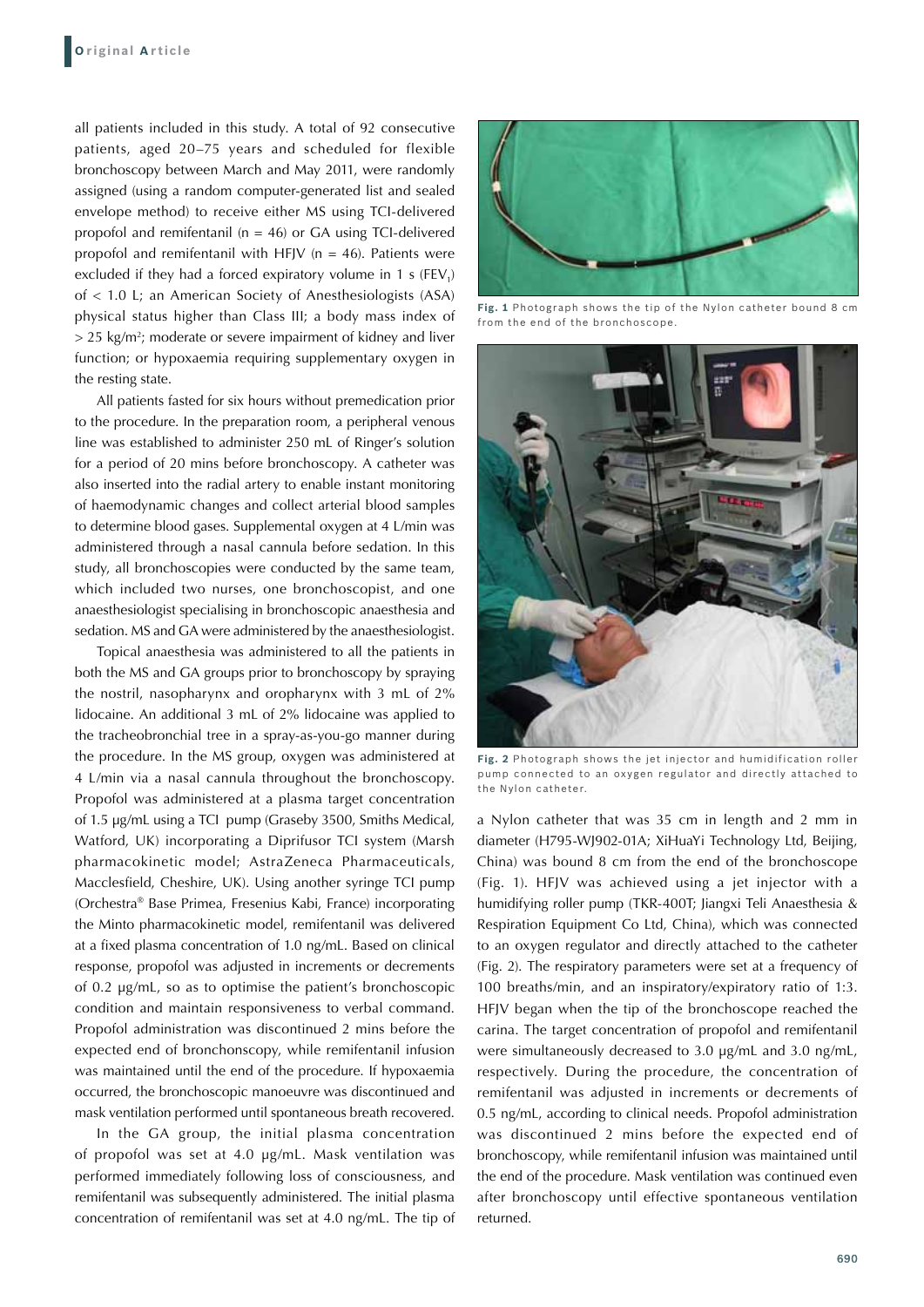If the patient's heart rate (HR) was  $<$  50 bpm and/or systolic blood pressure  $<$  85 mmHg, 1 mg of dopamine was administered intravenously. In this study, tachycardia was defined as  $HR > 100$  bpm, and hypertension was defined as > 30% increase in mean arterial pressure (MAP), compared to baseline value. The incidences of tachycardia and hypertension in the two groups were recorded. The total doses of propofol and remifentanil for each patient, the number of patients who required dopamine and the duration of bronchoscopy for each patient were recorded. Electrocardiograms, haemodynamic parameters and pulse SpO<sub>2</sub> levels were continually monitored throughout the entire study. MAP and HR were recorded before sedation, immediately before bronchoscopy, when the carina was reached, and 5 mins after the end of bronchoscopy. The partial pressure of carbon dioxide in arterial blood  $(PaCO<sub>2</sub>)$  was analysed before sedation, 5 mins after the start of bronchoscopy, immediately after the end of bronchoscopy and 5 mins after the end of bronchoscopy. The degree of hypoxaemia was assessed using the following measurements: (a) average  $SpO<sub>2</sub>$ ; (b) lowest  $SpO<sub>2</sub>$ ; and (c) incidence of hypoxaemia during the procedure. Average SpO<sub>2</sub> was calculated based on the oxygen values recorded per minute. Hypoxaemia was defined as  $SpO<sub>2</sub> < 90\%$ .<sup>(15)</sup> The time taken to regain consciousness was also recorded.

At the conclusion of the procedure, the bronchoscopist assessed patient perception of cough during the procedure using a 10-cm visual analogue scale (VAS); the 0-cm end represented 'No cough', and the 10-cm end, 'Incessant cough'. Before discharge, patients were asked to rate their satisfaction with the procedure using a 10-cm VAS; the 0-cm end represented 'Least satisfied', and the 10-cm end, 'Most satisfied'. Patients were also asked to rate their willingness to undergo repeat sedation if additional bronchoscopy was needed.

The incidence of hypoxaemia in patients who underwent fibre-optic bronchoscopy with MS has been reported to be  $\sim$ 30%–50%.<sup>(9-11)</sup> In patients who underwent the same procedure but with GA, this incidence is assumed to be 10%.(15) Incidence of hypoxaemia was selected as the primary outcome for sample size calculation. A total of at least 80 patients, 40 each in the MS and GA groups, was needed to achieve a power of 0.8 with a significance level  $(\alpha)$  of 0.05 in order to detect significant differences using chi-square test. Either chi-square or Fisher's exact test was used to evaluate the differences in dichotomous variables. Normally distributed continuous parameters were analysed using unpaired *t*-test. Statistical analysis was done using the Statistical Package for the Social Sciences for Windows version 15 (SSPS Inc, Chicago, IL, USA). A p-value of < 0.05 was considered significant.

#### **RESULTS**

Patient characteristics and action taken during bronchoscopy are shown in Table I. The most common actions taken during

|  |                            | Table I. Patient characteristics and action taken during |  |  |
|--|----------------------------|----------------------------------------------------------|--|--|
|  | bronchoscopy ( $n = 92$ ). |                                                          |  |  |

| Variable                                        | No. (%)                       |                               |  |
|-------------------------------------------------|-------------------------------|-------------------------------|--|
|                                                 | <b>MS</b> group<br>$(n = 46)$ | <b>GA</b> group<br>$(n = 46)$ |  |
| Age <sup>*</sup> (yrs)                          | $56.3 \pm 11.8$               | $57.1 \pm 12.3$               |  |
| Male gender                                     | 27(59)                        | 25(54)                        |  |
| Height* (cm)                                    | $164.7 \pm 8.9$               | $163.4 \pm 8.0$               |  |
| Weight* (kg)                                    | $61.2 \pm 10.6$               | $61.5 \pm 12.2$               |  |
| $FEV1* (L)$                                     | $2.4 \pm 0.7$                 | $2.4 \pm 0.8$                 |  |
| <b>Action taken during bronchoscopy</b>         |                               |                               |  |
| Inspection only                                 | 15(33)                        | 14 (30)                       |  |
| Inspection and lavage                           | 12 (26)                       | 13 (28)                       |  |
| Inspection and<br>endobronchial biopsy          | 4(9)                          | 4(9)                          |  |
| Inspection, lavage and<br>endobronchial biopsy  | 9(20)                         | 10 (22)                       |  |
| Inspection and<br>transbronchial biopsy         | 3(7)                          | 3(7)                          |  |
| Inspection, lavage and<br>transbronchial biopsy | 3(7)                          | 2(4)                          |  |

\*Data is presented as mean  $\pm$  standard deviation. FEV<sub>1</sub>: forced expiratory volume in 1 s; GA: general anaesthesia; MS: moderate sedation

**Table II. Body mass index- and age-dependent reference intervals for fasting serum insulin.**

| <b>Parameter</b>        | <b>MS</b> group<br>$(n = 44^*)$ | <b>GA</b> group<br>$(n = 46)$ |
|-------------------------|---------------------------------|-------------------------------|
| Hypoxaemia <sup>+</sup> | 15(34.1)                        | $1(2.2)^{9}$                  |
| $SpO_2^*$ (%)           |                                 |                               |
| <b>Baseline</b>         | $98.3 \pm 1.4$                  | $98.3 \pm 1.5$                |
| Average                 | $93.7 \pm 2.5$                  | $98.9 \pm 1.5$ <sup>§</sup>   |
| Minimum                 | $91.5 \pm 2.6$                  | $97.5 \pm 1.7$ <sup>§</sup>   |

\*Two patients were excluded because the bronchial artery was injured, and data for SpO<sub>2</sub> could not be obtained. <sup>†</sup>Data is presented as no. (%). <sup>‡</sup>Data is presented as mean  $\pm$  standard deviation.  ${}^{5}p$  < 0.01, as compared to the MS group.

GA: general anaesthesia; MS: moderate sedation; SpO<sub>2</sub>: oxygen saturation

**Table III. Comparison of partial pressure of carbon dioxide in**  arterial blood (PaCO<sub>2</sub>).

| <b>Time point</b> | $PaCO$ , (mmHg)       |                     |  |  |
|-------------------|-----------------------|---------------------|--|--|
|                   | MS group $(n = 42^*)$ | GA group $(n = 46)$ |  |  |
| T <sub>0</sub>    | $42.2 + 3.5$          | $41.1 \pm 2.7$      |  |  |
| T1                | $43.1 \pm 3.7$        | $42.8 \pm 3.3$      |  |  |
| T <sub>2</sub>    | $43.1 \pm 2.9$        | $43.2 \pm 3.5$      |  |  |
| T <sub>3</sub>    | $42.5 \pm 3.3$        | $41.2 \pm 3.0$      |  |  |

Data is presented as mean ± standard deviation. \*Blood gas analysis of blood samples taken from two patients in the MS group failed to detect  $PaCO<sub>2</sub>$ . Another two patients were excluded from PaCO<sub>2</sub> analysis because the bronchial artery was injured.<br>GA: general anaesthesia; MS: moderate sedation; T0: before sedation;

T1: 5 mins after the start of bronchoscopy; T2: immediately after bronchoscopy; T3: 5 mins after bronchoscopy

bronchoscopy were inspection, and inspection and lavage, followed by inspection, lavage and endobronchial biopsy.

Data pertaining to the incidence and degree of hypoxaemia experienced during bronchoscopy are shown in Table II. Two patients in the MS group were excluded from analysis pertaining to hypoxaemia because the bronchial artery was injured (emergency surgery was carried out for these two patients). We found the incidence of hypoxaemia in the GA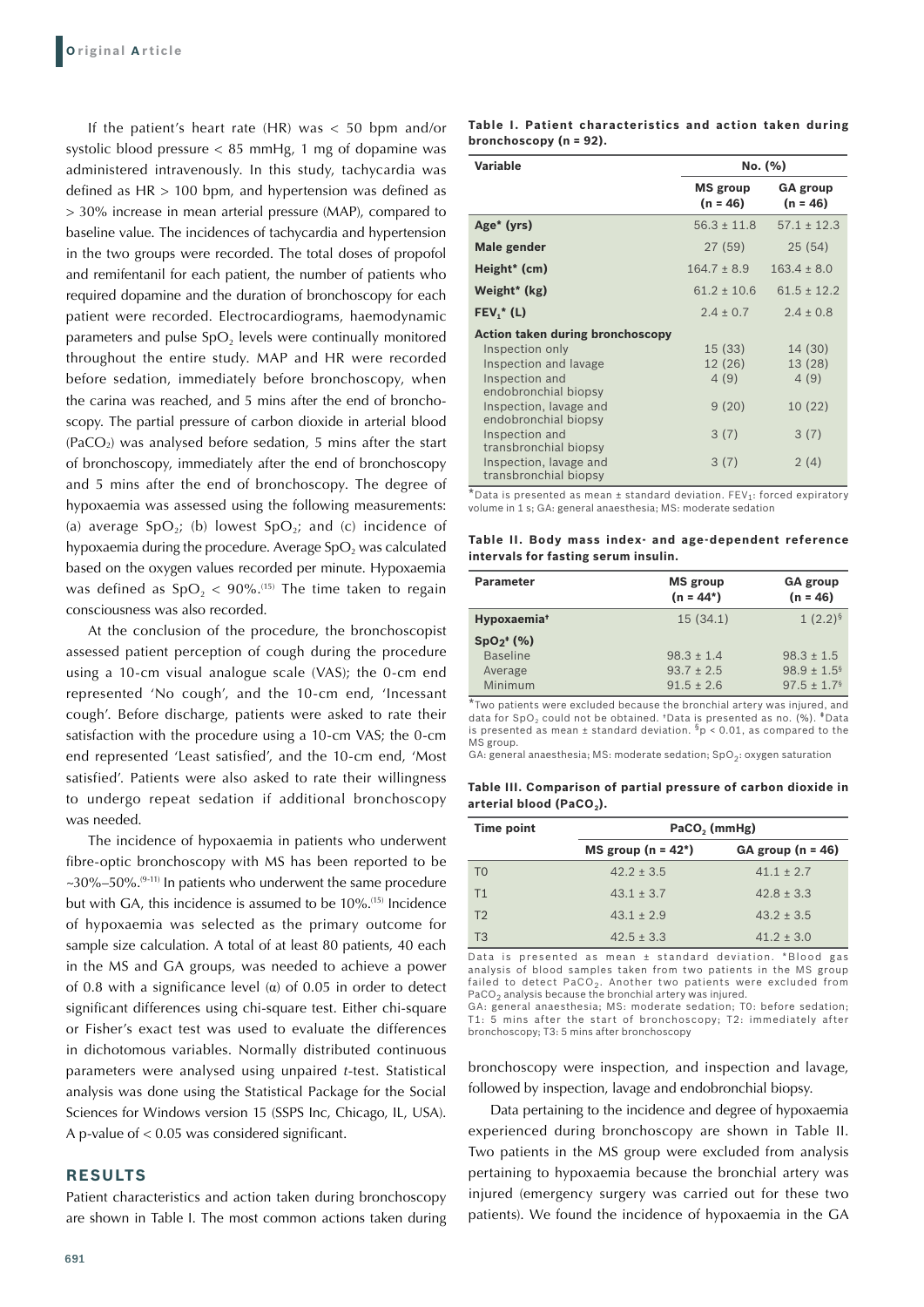| Time point     | MS group ( $n = 44$ <sup>*</sup> ) |                          | GA group $(n = 46)$ |             |
|----------------|------------------------------------|--------------------------|---------------------|-------------|
|                | MAP (mmHg)                         | HR (bpm)                 | MAP (mmHg)          | HR (bpm)    |
| T <sub>0</sub> | $98 \pm 16$                        | $84 \pm 11$              | $97 \pm 16$         | $85 \pm 14$ |
| T1             | $94 \pm 13$                        | $82 \pm 15$              | $82 \pm 11$         | $72 \pm 11$ |
| T <sub>2</sub> | $101 \pm 15$                       | $99 \pm 16$ <sup>t</sup> | $93 \pm 17$         | $85 \pm 15$ |
| T <sub>3</sub> | $92 \pm 15$                        | $83 \pm 12$              | $87 \pm 12$         | $82 \pm 14$ |

**Table IV. Comparison of haemodynamic parameters during the procedure.**

Data is presented as mean ± standard deviation. \*Two patients were excluded because the bronchial artery was injured, and data for MAP and HR could not be obtained. †p < 0.01, as compared to T0.

GA: general anaesthesia; HR: heart rate; MAP: mean arterial pressure; MS: moderate sedation; T0: before sedation; T1: immediately before bronchoscopy; T2: at the time the carina was reached;  $T3:5$  mins after bronchoscopy

**Table V. Comparison of outcome parameters.**

| <b>Parameter</b>                                  | Mean ± SD                       |                               |  |
|---------------------------------------------------|---------------------------------|-------------------------------|--|
|                                                   | <b>MS</b> group<br>$(n = 44^*)$ | <b>GA</b> group<br>$(n = 46)$ |  |
| <b>Cough score</b>                                | $4.4 + 1.1$                     | $1.3 \pm 0.5^*$               |  |
| <b>Patient satisfaction score</b>                 | $7.5 + 1.5$                     | $9.4 + 0.8^*$                 |  |
| Patients willing to repeat procedure <sup>+</sup> | 34(77.3)                        | $45(97.8)^*$                  |  |
| Patients needing dopamine <sup>+</sup>            | 0                               | $1(2.2)^*$                    |  |
| <b>Dose</b>                                       |                                 |                               |  |
| Propofol (mg)                                     | $117 + 16$                      | $220 + 25^*$                  |  |
| Remifentanil (µg)                                 | $41 + 7$                        | $140 \pm 25^*$                |  |
| Duration of bronchoscopy (mins)                   | $19.6 + 4.4$                    | $15.8 \pm 3.8$ <sup>§</sup>   |  |

\*Two patients were excluded because the bronchial artery was injured, and their data could not be obtained. <sup>†</sup>Data is presented as no. (%).<sup>‡</sup>p < 0.01, as<br>compared to the MS group. <sup>§</sup>p < 0.05, as compared to the MS group. GA: general anaesthesia; MS: moderate sedation

group to be significantly lower than that in the MS group. No significant difference in the baseline  $SpO<sub>2</sub>$  values between the two groups was observed. However, both the average and minimum  $SpO<sub>2</sub>$  values in the MS group were lower than that in the GA group.

PaCO<sub>2</sub> obtained via blood gas analysis are shown in Table III. Blood gas analysis of blood samples taken from two patients in the MS group failed to detect  $PaCO<sub>2</sub>$ , as the blood gas analyser could not analyse the two blood samples. No significant difference in PaCO<sub>2</sub> values between the two groups (at different time points in the procedure) was found. Haemodynamic parameters are shown in Table IV. The incidences of hypertension and tachycardia in the GA group were 1 and 2, respectively, when recorded at the time the carina was reached. These were significantly lower than the incidences of hypertension and tachycardia (8 and 14, respectively) recorded in the MS group at the same time. HR values in the MS group at the time the carina was reached were significantly increased when compared to those at baseline.

Table V compares the outcome parameters between the MS and GA groups. Cough score and the duration of bronchoscopy were markedly lower in the GA group; patient satisfaction score and the number of patients willing to repeat the procedure were higher in the GA group than the MS group. The doses of propofol and remifentanil used were higher in the GA group. There was no significant difference in the number of patients needing dopamine between the two groups. The mean time taken to regain consciousness in the GA group was  $3.7 \pm 1.6$  mins.

#### **DISCUSSION**

Our results demonstrate that a regimen of GA achieved using TCI-delivered propofol and remifentanil, together with HFJV, could dramatically decrease the incidence of hypoxaemia in fibre-optic bronchoscopy. Moreover, the results of our study also show that GA, when compared against MS, could provide better conditions for bronchoscopy by lowering cough score and creating a more stable haemodynamic profile through effective suppression of the sympathetic response.

The advantage of using opiates in bronchoscopy is their antitussive properties.(2) The use of propofol (with or without opiates; administered intravenously via intermittent bolus or patient-controlled analgesia pump) for MS in bronchoscopy has been increasingly reported.(6,9,16) In this study, we administered propofol and remifentanil using TCI. These two intravenous medications are optimal for delivery via TCI because of their short context-sensitive half-lives.(17) When administered with a plasma target model, TCI could lead to more stable haemodynamic parameters.<sup>(18)</sup>

Currently, most patients undergoing bronchoscopy receive MS with a different regimen than the one used in the present study.<sup>(2)</sup> It is difficult for anaesthesiologists and bronchoscopists to find a balance between MS and sufficient oxygenation due to individual differences among patients. Even when combined with topical anaesthesia, many patients who are awake during the procedure inevitably experience discomfort, severe cough, dramatic haemodynamic change and hypoxaemia. Both tachycardia and myocardial ischaemia are also frequently present in elderly patients who undergo MS during bronchoscopy.<sup>(10)</sup> Given these concerns, we compared the MS (set as the control group) and GA groups. GA was achieved using TCI-delivered propofol and remifentanil, together with HFJV, in an attempt to maintain patient amnesia and more effectively suppress the airway reflex during bronchoscopy. The GA regimen was initiated with 4.0 μg/mL of propofol and 4.0 ng/mL of remifentanil, both delivered via TCI using a plasma target model. When the bronchoscope reached the carina, the target plasma concentrations of propofol and remifentanil were decreased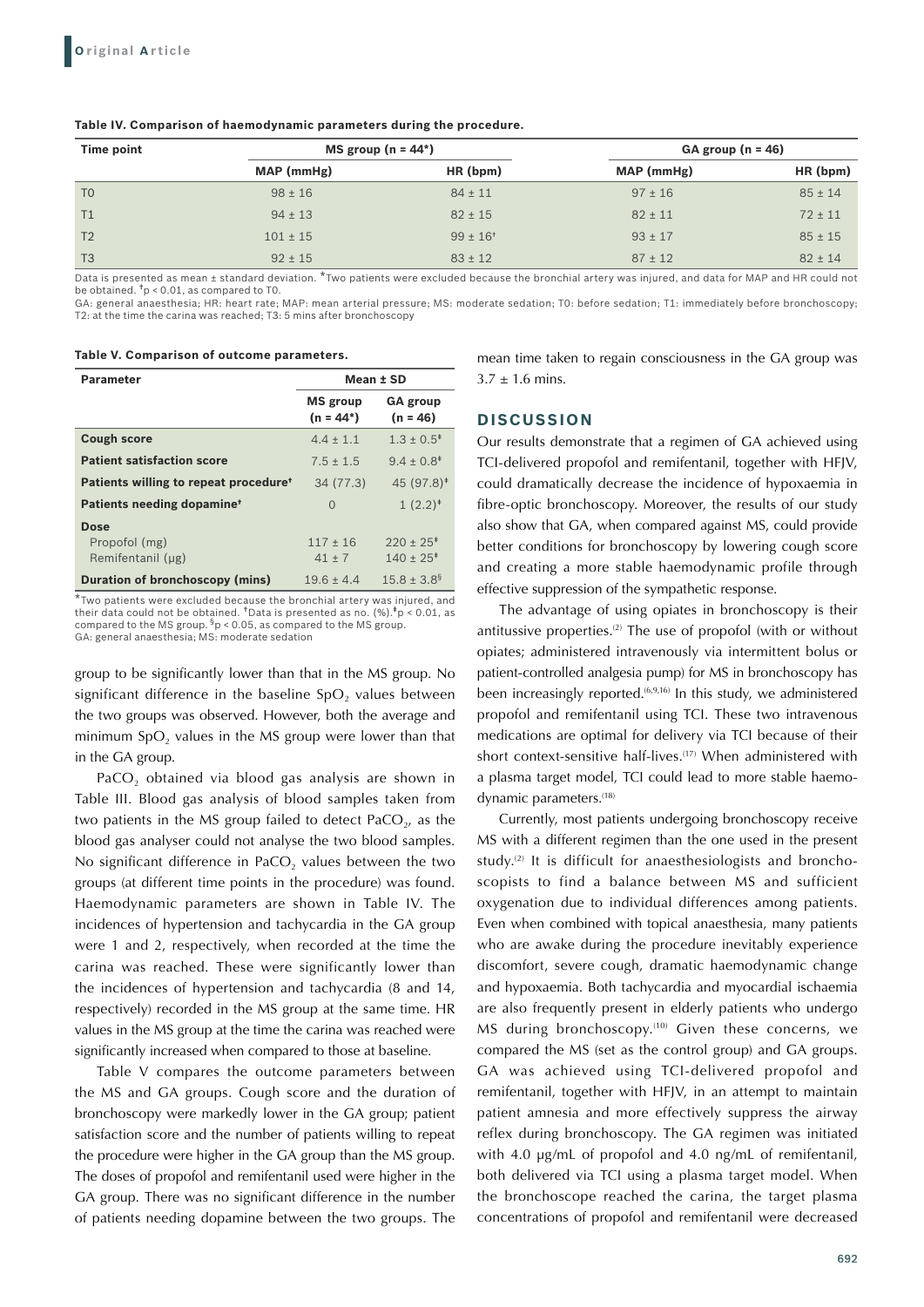to 3.0 μg/mL and 3.0 ng/mL, respectively, maintaining patient amnesia and a stable haemodynamic profile. It has been demonstrated that the ED95 of the effective-site concentration of propofol at loss of consciousness is  $2.0 \pm 0.9$  µg/mL.<sup>(19)</sup> In addition, the concentration of remifentanil was adjusted based on the clinical need to suppress airway stimulation reflex. Remifentanil is an effective antitussive medication with an ultra-short  $t_{1/2}k_{e0}$ , which makes it possible to achieve the desired effect site concentration instantly.<sup>(20)</sup>

Our results indicate that patients in the GA group (i.e. those who received TCI-delivered propofol and remifentanil together with HFJV) demonstrated a lower cough score and a higher satisfaction score. The GA group also had a shorter procedural duration than the MS group and a greater number of patients willing to repeat the procedure. These benefits may be attributable to the inherent characteristics of GA, in which strong airway stimulation is suppressed and patients remain amnesiac during the entire bronchoscopy. Our results also indicate that HR values in the MS group at the time the carina was reached were significantly increased compared to those at baseline. Only one patient in the GA group required the administration of dopamine; that patient's blood pressure rapidly returned to normal after dopamine was administered. The incidences of hypertension and tachycardia in the GA group were 1 and 2, respectively, when recorded at the time the carina was reached. These were significantly lower than the incidences of hypertension and tachycardia (8 and 14, respectively) recorded in the MS group at the same time. All other patients in the GA group had normal haemodynamic parameters and showed less dramatic increases in HR and MAP during late bronchoscopy. This stable haemodynamic profile in patients receiving relatively large doses of propofol and remifentanil may be explained by the use of TCI and infusion of 250 mL of Ringer's solution prior to sedation.

Hypoxaemia is the most common complication during bronchoscopy when using MS or topical anaesthesia alone. Our data showed that the incidence of hypoxaemia in the MS group was consistent with previous documentations of  $SpO<sub>2</sub>$ < 90% in 30%–50% of patients undergoing fibre-optic bronchoscopy with MS regimens.<sup>(9-11)</sup> Factors contributing to hypoxaemia during bronchoscopy with sedation include respiratory depression or upper airway obstruction due to excessive sedation, reflex bronchoconstriction in response to bronchoscopy or lavage (often due to inadequate sedation), persistent coughing, or endotracheal suction.(7) To address these problems, we introduced the use of HFJV and TCI-delivered intravenous propofol and remifentanil in the GA group. The feasibility of HFJV in bronchoscopy, and in cases of difficult airway management, has been reported. HFJV is usually administered using a specially devised adaptor via a laryngeal mask airway,(12) together with a bronchoscope (which forms the shared channel between the jet injection and suction), $(21)$  or delivered through a thin nylon catheter.<sup>(22)</sup> Even though HFJV

693

delivery takes the same route as the suction, HFJV can be interrupted when lavage or suction is needed.

Similarly, an unanchored nylon catheter placed in the trachea could be accidentally pulled out during bronchoscopy, which might lead to a risk of gastrointestinal insufflation.<sup>(23)</sup> To avoid these problems, we used a 2-mm diameter nylon catheter that had its tip bound 8 cm from the end of the bronchoscope. HFJV was initiated when the bronchoscope reached the carina, and discontinued when the tip of the bronchoscope was withdrawn above the carina. Thus, we could ensure that the tip of the catheter remained in the trachea and the lungs could be ventilated effectively. Our data demonstrates that the patients in the GA group presented a dramatically lower incidence of hypoxaemia (2.2%) than those in the MS group (34.1%). Only one patient in the GA group had  $SpO<sub>2</sub>$ 90%, which had resulted from bronchial spasm and coughing due to inadequate sedation. In that case, the concentration of remifentanil was immediately increased and  $SpO<sub>2</sub>$  quickly returned to normal.

Blood gas analysis revealed normal PaCO<sub>2</sub> for both the GA and MS groups. Although our finding is consistent with other studies, $(12,21)$  Hautmann et al reported an increase in PaCO<sub>2</sub> in patients receiving HFJV in interventional fibre-optic bronchoscopy, with two cases exceeding 80 mmHg. $(22)$  However, Hautmann et al's finding could be a result of their inclusion of patients suffering from tracheal stenosis and patients who developed dyspnoea with poor  $FEV<sub>1</sub>$ . Another study also demonstrated that HFJV could result in a rapid increase in gas retention in patients with upper airway obstruction, as passive exhalation requires patency of the proximal air tract.<sup> $(23)$ </sup>

In the present study, GA, induced by TCI-delivered propofol and remifentanil together with HFJV, showed marked benefits in diagnostic bronchoscopy. However, our study had limitations. Firstly, patients requiring interventional procedures or those with an ASA status of Class IV and above were not included in our study. Secondly, our study was not blinded due to practical reasons. We propose that future studies be blinded and include prolonged interventional bronchoscopy.

In conclusion, GA achieved via TCI-delivered propofol and remifentanil, coupled with HFJV, is a simple and safe regimen in diagnostic bronchoscopy. This GA regimen provides better conditions for diagnostic bronchoscopy – it decreases the occurrence of hypoxaemia, shortens the duration of bronchoscopy and increases patient comfort.

#### **ACKNOWLEDGEMENT**

We wish to thank the bronchoscopist of Foshan Hospital, Sun Yat-Sen University, China, for the cooperation and invaluable assistance rendered in the assessment of cough score.

#### **REFERENCES**

<sup>1.</sup> British Thoracic Society Bronchoscopy Guideline Committee, a subcommittee of the standards of Care Committee of the British Thoracic